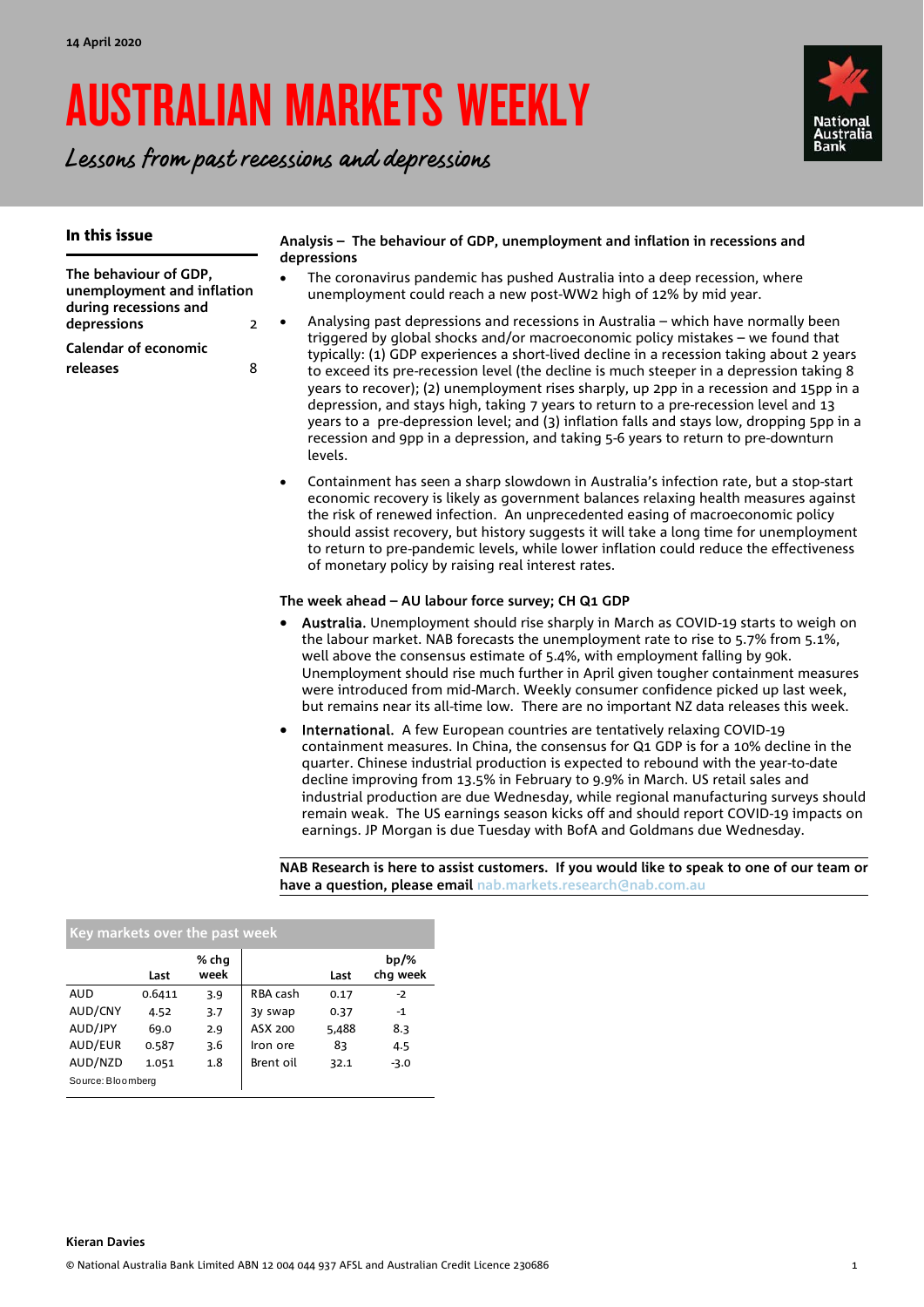### The behaviour of GDP, unemployment and inflation during recessions and depressions

- The coronavirus pandemic has pushed Australia into a deep recession, where unemployment could reach a new post-WW2 high of 12% by mid year.
- Analysing past depressions and recessions in Australia – which have normally been triggered by global shocks and/or macroeconomic policy mistakes – we found that typically:  $(1)$  GDP experiences a short-lived decline in a recession taking about 2 years to exceed its pre-recession level (the decline is much steeper in a depression taking 8 years to recover); (2) unemployment rises sharply, up 2pp in a recession and 15pp in a depression, and stays high, taking 7 years to return to a pre-recession level and 13 years to a pre-depression level; and (3) inflation falls and stays low, dropping 5pp in a recession and 9pp in a depression, and taking 5-6 years to return to pre-downturn levels.
- Containment has seen a sharp slowdown in Australia's infection rate, but a stop-start economic recovery is likely as government balances relaxing health measures against the risk of renewed infection. An unprecedented easing of macroeconomic policy should assist recovery, but lower inflation could reduce the effectiveness of monetary policy by raising real interest rates.

#### Australia has entered recession and unemployment could soon reach a post-WW2 high of 12%

With Australia entering recession, NAB has cautioned that the coronavirus pandemic could see unemployment reach 12% by mid year. The exact peak in unemployment is highly uncertain as it depends on the success of public health policies to contain the virus as well as the effectiveness of macroeconomic measures to support economic recovery, especially the centrepiece wage subsidy programme. That said, if unemployment reached 12% it will eclipse the post-WW2 peak of 11% reached in the early 1990s recession and in the past 160 years would only be surpassed by the 19% peak of the 1890s depression and the 20% peak of the 1930s depression.

By way of comparison, Treasury estimates a similar spike with unemployment reaching 10% by mid year. Treasury also calculates that unemployment would have reached 15% had it not been for the wage subsidy scheme. That scheme is expected to cost \$130b, or 6.5% of GDP and cover up to 6 million workers over six months. However, the Treasury counterfactual estimate of a 15% unemployment rate implies that the policy will shield about 0.7 million workers from job loss.

j

#### Past recessions have been driven by global shocks and/or macroeconomic policy mistakes

The fact that this recession has been driven by a health crisis makes it unique, with past recessions usually triggered by a mix of global economic shocks and macroeconomic policy mistakes, with downturns deeper and longer when the financial sector is under stress.

Another important difference is that this recession has had a very large immediate effect as public health containment measures have shut down some industries and many other companies have either wound back or temporarily halted operations.

Mindful of these key differences, we have looked at the behaviour of GDP, unemployment and inflation during key downturns.<sup>1</sup>

- Depressions. The 1890s and 1930s depressions, where the 1890s depression included a severe banking crisis with widespread bank failures.
- Post-WW2 recessions. The recessions in the mid 1940s, early and late 1950s, early 1960s, mid and late 1970s, early 1980s and early 1990s. The mid 1940s recession was driven by the winding down of war production. The early 1960s and early 1990s recessions were characterised by a credit crunch, with two state banks and some non-banks going bust in the early 1990s.
- The global financial crisis. The near-recession of the global financial crisis.<sup>2</sup>

#### Recessions reduce output and lead to persistently higher unemployment and weak inflation

The main findings were that:

- A relatively short-lived decline in real GDP in recessions. Output nearly always falls in a recession, but typically for a short time, with a median decline of 2% in the post-WW2 period. Output typically exceeds its pre-recession peak in 2 years. The decline in a depression is more substantial with a median peak-to-trough decline of 12%. A depression lasts years and it can take 8 years before GDP overtakes its pre-depression peak.
- A sharp and more lasting rise in unemployment. Higher unemployment is the defining feature of recessions. The median increase of post-WW2 recessions is 2pp, although the most recent recessions have seen a 5pp rise in the jobless rate.

<sup>&</sup>lt;sup>1</sup> The quarterly indicators were mainly sourced from the Australian Bureau of Statistics and its predecessor, with

historical estimates derived from interpolating annual data. 2 Other candidates for mild recessions include the downturns in the late 1940s and the early 1970s. More recently, Reserve Bank Governor Stevens argued that the tax reform-induced

contraction in 2000 and the global financial crisis were recessions. See Reserve Bank of Australia Governor Stevens, Transcript of Question & Answer session, Committee for Economic Development of Australia, Melbourne, 18 November 2014.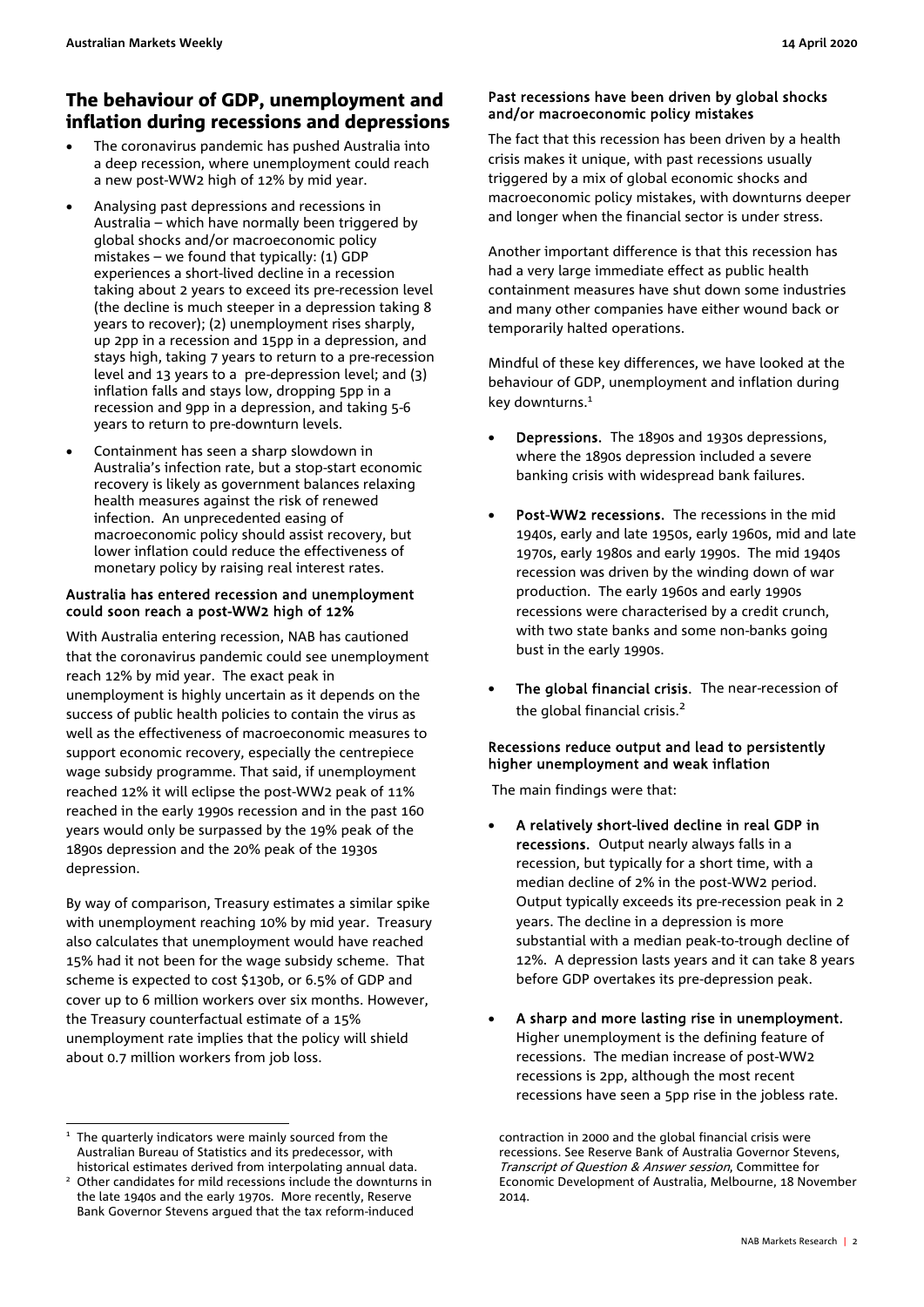Falling unemployment typically marks the end of a recession, although it can take 7 years for unemployment to broadly return to its pre-recession level (9 years for the early 1980s recession and 14 years for the early 1990s recession). The median increase during depressions is 15pp, taking 13 years to return to pre-depression levels. Note that policymakers would not always have sought to return unemployment to pre-downturn levels as the economy overheated before some recessions.

 A large and more durable fall in inflation. Lower headline inflation is also common to recessions with a median decline during post-WW2 recessions of 5pp (6-8pp in the most recent severe recessions). During depressions, the median decline in inflation is 9pp. Inflation can take about 5 years to return to pre-recession levels or 6 years to reach predepression levels, not that policy-makers would have necessarily sought a return to pre-downturn levels as a recession was sometimes the economic cost of bringing double-digit inflation under control.





only a short time between it and the late 1970s recession.

Source: Australian Bureau of Statistics, Melbourne Institute, Ville and Withers (2015), Waterman (1972), National Australia Bank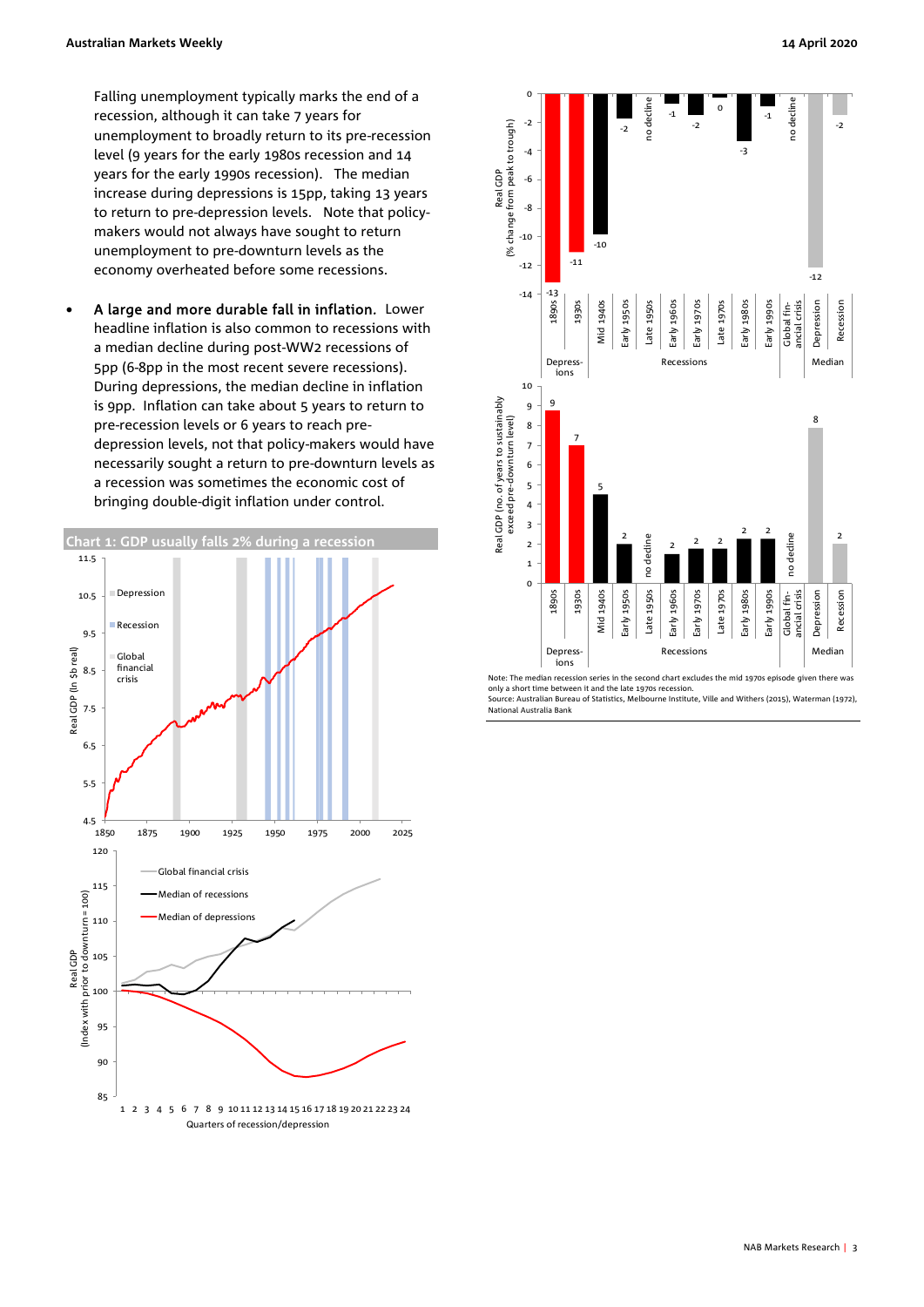#### **Australian Markets Weekly 14 April 2020**





only a short time between it and the late 1970s recession. Source: Australian Bureau of Statistics, Melbourne Institute, Ville and Withers (2015), Waterman (1972),

National Australia Bank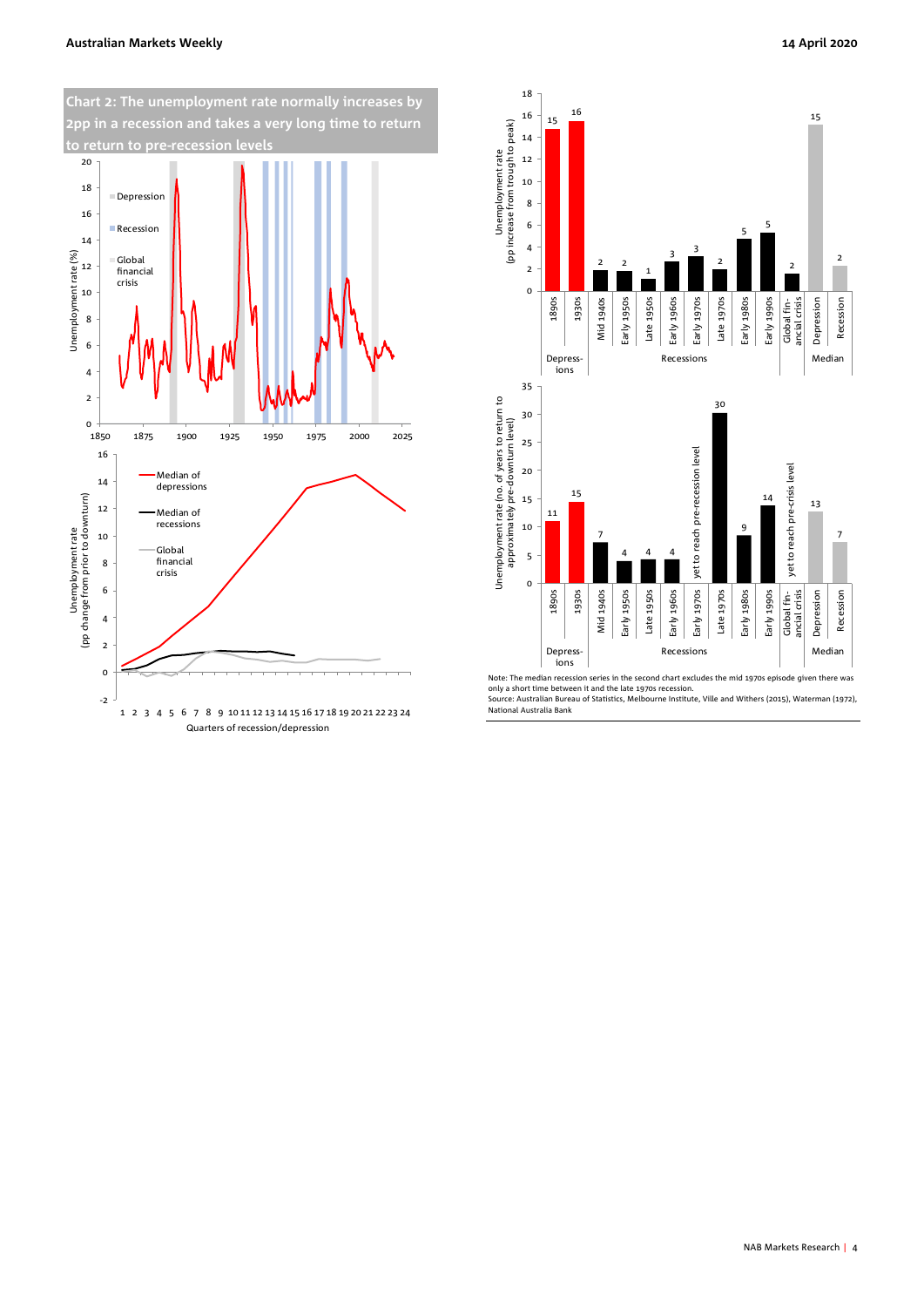



Note: The median recession series in the second chart excludes the mid 1970s episode given there was only a short time between it and the late 1970s recession. The CPI was spliced with its retail price index predecessor. statisticalian Bureau of Statistics, Melbourne Institute, Ville and Withers (2015), Waterman (1972), Waterman ( National Australia Bank

#### The shape of the current recession and recovery is highly uncertain

ions

Although analysing past recessions provides a useful guide to their key features, underscoring the fact that unemployment is high and inflation is low long after a recession has ended, the shape of this recession and recovery will be heavily influenced by the path of the pandemic, both here and overseas.

In this respect, health measures to date appear to have significantly slowed growth in new infections in Australia, thereby avoiding the disastrous pressure on the health system seen in other advanced economies. The government has regularly stressed that these measures will be in place for six months, but it will also have to construct a strategy for relaxing some constraints to restore activity and reduce unemployment.

**Chart 4: Containment measures have produced a sharp slowdown in Australia's infection rate** 



Some other countries are at the point where governments are relaxing their containment measures. These measures were generally tougher than the steps taken in Australia and have sometimes had to be reimposed as infection rates have rebounded.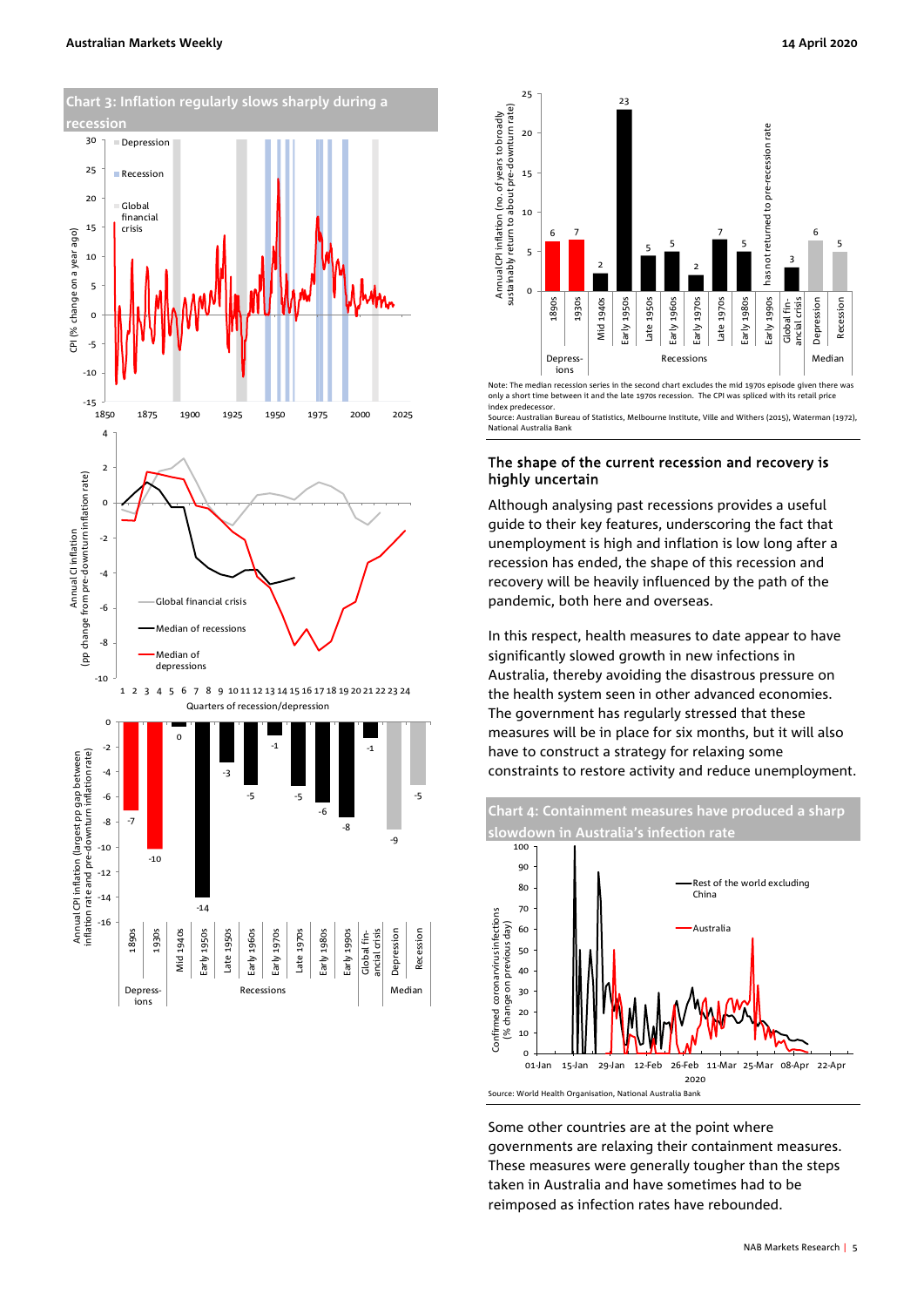The inherent tension between relaxing containment measures and further waves of infection point to a stopstart recovery, at least until antiviral treatments and/or a vaccine is developed. Although many countries are racing to develop a vaccine, the consensus among epidemiologists is still that it a vaccine is unlikely for another 12 to 18 months at the very earliest.

The unprecedented easing of macroeconomic policy will assist the economy's eventual recovery, where restoring consumer and business confidence will be critical. However, it is worth noting that the effectiveness of monetary policy will be reduced by the lower inflation usually triggered by a recession as this will *increase* real interest rates. Given that conventional monetary policy has been exhausted and the Reserve Bank has already adopted unconventional policy measures, this raises the risk that further fiscal stimulus will be required.

#### Kieran Davies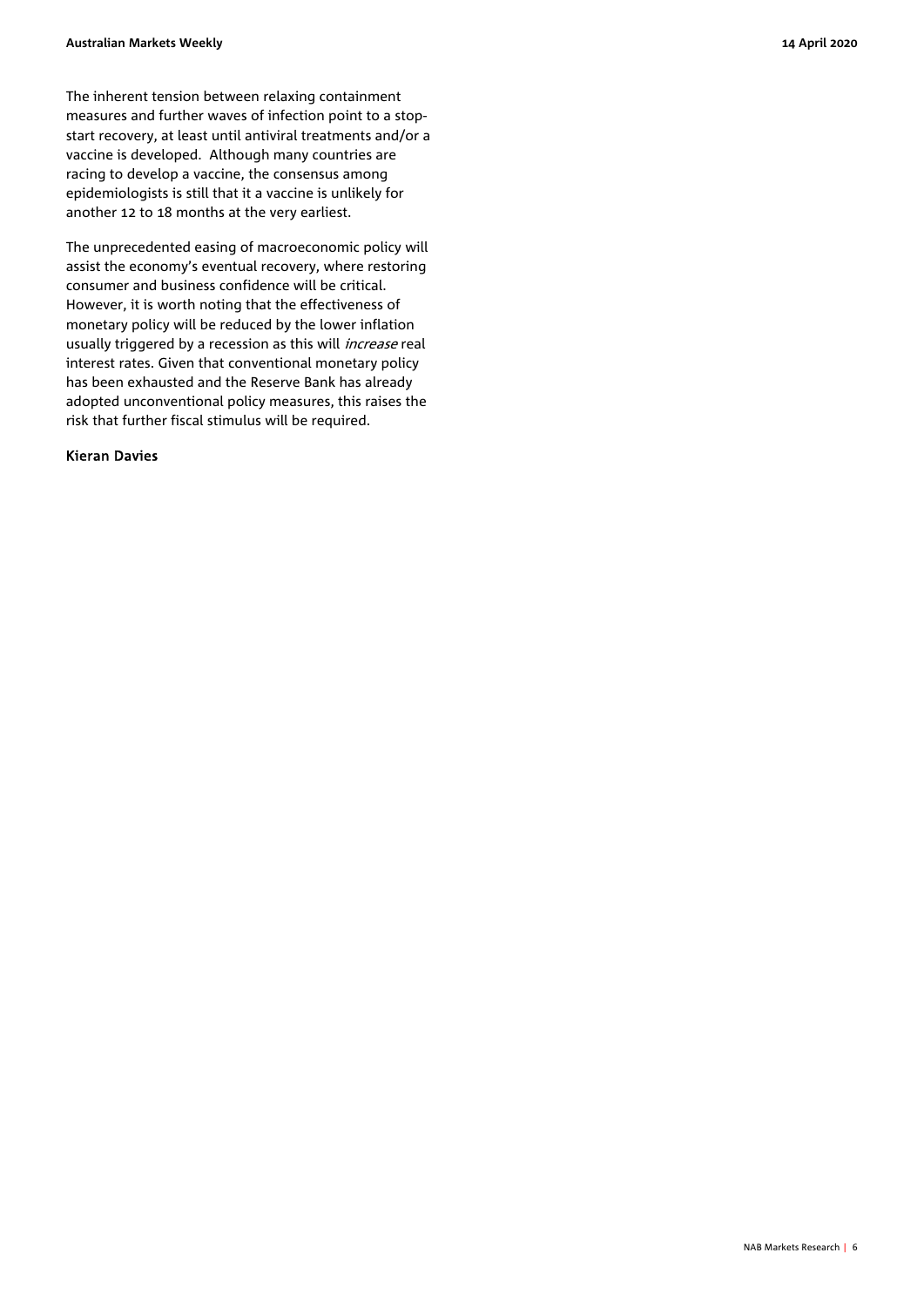#### Appendix – Recession and depression dates

In Australia, recessions are usually narrowly defined as two or more consecutive quarterly declines in GDP. Rather than rely solely on GDP, we used recession dates based on work by Anthony Waterman and by the Melbourne Institute. Waterman and the Melbourne Institute examined trends in a broad range of economic indicators, similar in spirit to the long-established work by the National Bureau of Economic Research (NBER) in identifying US recessions.3

The NBER takes a broad approach, defining a recession as a "significant decline in economic activity spread across the economy, lasting more than a few months, normally visible in real GDP, real income, employment, industrial production, and wholesale-retail sales".4

There is no accepted definition of a depression other than a more severe recession.

Given that the unemployment rate is the best shorthand measure of NBER recession dates, we aligned the Australian recession and depression dates with the trough and peak of the quarter unemployment rate.5

 $\overline{a}$ 

Other candidates for mild recessions include the downturns in the late 1940s and the early 1970s. More recently, Reserve Bank Governor Stevens argued that the tax reform-induced

contraction in 2000 and the global financial crisis were recessions. See Reserve Bank of Australia Governor Stevens, Transcript of Question & Answer session, Committee for Economic Development of Australia, Melbourne, 18 November

- 2014.<br><sup>4</sup> See The National Bureau of Economic Research, *US business* cycle expansions and contractions, Webpage, 23 April 2012.
- See Christina and David Romer, NBER business cycle dating: Retrospect and prospect, ASSA annual meeting, December 2019. Romer and Romer are members of the NBER's Business Cycle Dating Committee.

<sup>3</sup> See Anthony Waterman, *Economic fluctuations in Australia*, Australian National University Press, 1972 and Melbourne Institute of Applied Economic and Social Research, Phases of business cycles, Australia, Webpage, 2005. The Melbourne Institute's more recent chronology is based on applying Harding and Pagan's Bry-Boschan quarterly (BBQ) algorithm to the Westpac-Melbourne Institute lead index of economic activity.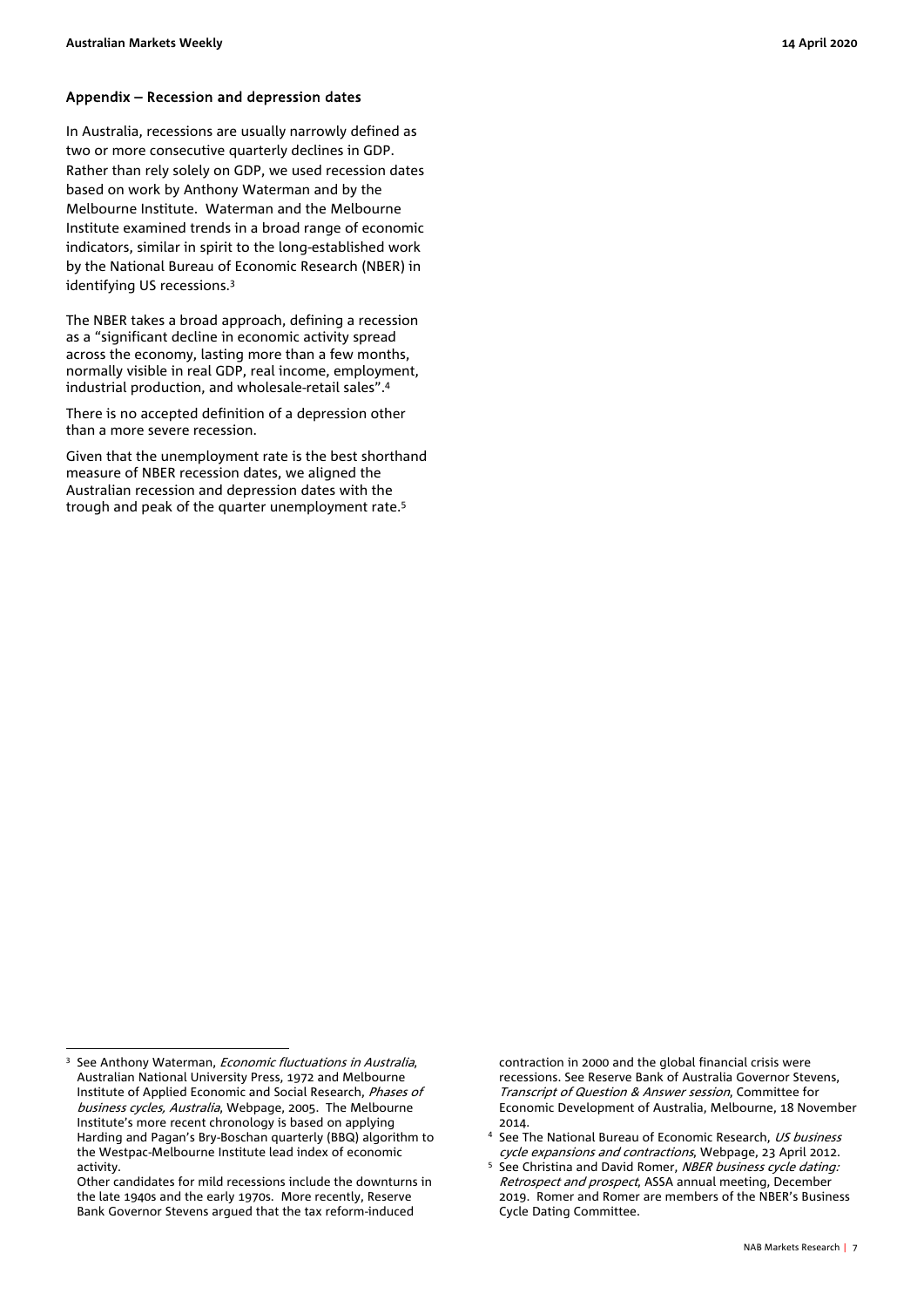## CALENDAR OF ECONOMIC RELEASES

| Date Time                                  | Country   | <b>Economic Indicator</b>                                       |                         | Period Consensus Previous        |                      | <b>AEST</b>    |
|--------------------------------------------|-----------|-----------------------------------------------------------------|-------------------------|----------------------------------|----------------------|----------------|
| Tuesday April 14                           |           |                                                                 |                         |                                  |                      |                |
| 04/14/2020 22:30                           | US        | Import Price Index ex Petroleum MoM                             | Mar                     |                                  | 0.20%                | 22:30          |
| 04/14/2020 22:30                           | US        | <b>Export Price Index MoM</b>                                   | Mar                     | $-2.00%$                         | $-1.10%$             | 22:30          |
| 04/15/2020 01:05 US                        |           | Fed's Bullard Holds a Covid-19 Briefing Via Zoom                |                         |                                  |                      | 01:05          |
| 04/15/2020 02:30                           | US        | Fed's Evans Speaks in Pittsburgh                                |                         |                                  |                      | 02:30          |
| <b>Wednesday April 15</b>                  |           |                                                                 |                         |                                  |                      |                |
| 04/15/2020 08:45                           | ΝZ        | Food Prices MoM                                                 | Mar                     | $\overline{\phantom{a}}$ .       | 0.00%                | 08:45          |
| 04/15/2020 09:30                           | AU        | ANZ Roy Morgan Weekly Consumer Confidence Index                 | Apr- $12$               | $\sim$                           | 71.9                 | 09:30          |
| 04/15/2020 10:30 AU                        |           | <b>Westpac Consumer Conf Index</b>                              | Apr                     |                                  | 91.9                 | 10:30          |
| 04/15/2020 10:30 AU                        |           | <b>Westpac Consumer Conf SA MoM</b>                             | Apr                     |                                  | $-3.80%$             | 10:30          |
| 04/15/2020 21:00                           | US        | <b>MBA Mortgage Applications</b>                                | Apr-10                  | $\overline{\phantom{a}}$         | $-17.90%$            | 21:00          |
| 04/15/2020 22:30                           | US        | <b>Empire Manufacturing</b>                                     | Apr                     | $-29$                            | $-21.5$              | 22:30          |
| 04/15/2020 22:30                           | <b>US</b> | <b>Retail Sales Ex Auto and Gas</b>                             | Mar                     | $\rightarrow$                    | $-0.20%$             | 22:30          |
| 04/15/2020 22:30                           | <b>US</b> | <b>Retail Sales Control Group</b>                               | Mar                     | $\mathbb{Z}^2$                   | 0.00%                | 22:30          |
| 04/15/2020 23:00                           | CA        | <b>Existing Home Sales MoM</b>                                  | Mar                     | $\overline{\phantom{a}}$ .       | 5.90%                | 23:00          |
| 04/15/2020 23:15                           | <b>US</b> | <b>Industrial Production MoM</b>                                | <b>Mar</b>              | $-4.10%$                         | 0.60%                | 23:15          |
| 04/16/2020 00:00                           | US        | <b>Business Inventories</b>                                     | Feb                     | $-0.40%$                         | $-0.10%$             | 00:00          |
| 04/16/2020 00:00                           | US        | <b>NAHB Housing Market Index</b>                                | Apr                     | 60                               | 72                   | 00:00          |
| 04/16/2020 00:00                           | <b>CA</b> | <b>Bank of Canada Rate Decision</b>                             | <b>Apr-15</b>           | 0.25%                            | 0.25%                | 00:00          |
| 04/16/2020 03:00                           | US        | Fed's Bostic to Speak via Zoom to Birmingham Clubs              |                         |                                  |                      | 03:00          |
| 04/16/2020 04:00                           | <b>US</b> | <b>U.S. Federal Reserve Releases Beige Book</b>                 |                         |                                  |                      | 04:00          |
| 04/16/2020 06:00 US                        |           | <b>Total Net TIC Flows</b>                                      | Feb                     | $\overline{\phantom{a}}$         | \$122.9b             | 06:00          |
| Thursday April 16                          |           |                                                                 |                         |                                  |                      |                |
| 04/16/2020 11:00 AU                        |           | <b>Consumer Inflation Expectation</b>                           | Apr                     | $\overline{\phantom{a}}$ .       | 4.00%                | 11:00          |
| 04/16/2020 11:30                           | <b>AU</b> | <b>Employment Change</b>                                        | <b>Mar</b>              | $-30.0k$                         | 26.7k                | 11:30          |
| 04/16/2020 11:30                           | <b>AU</b> | <b>Unemployment Rate</b>                                        | Mar<br><b>Mar</b>       | 5.40%<br>÷÷.                     | 5.10%                | 11:30          |
| 04/16/2020 11:30 AU<br>04/16/2020 11:30 AU |           | <b>Participation Rate</b><br><b>RBA FX Transactions Market</b>  | Mar                     | $\overline{\phantom{a}}$ .       | 66.00%<br>A\$548m    | 11:30<br>11:30 |
| 04/16/2020 16:00                           | GE        | CPI EU Harmonized YoY                                           | Mar F                   | 1.30%                            | 1.30%                | 16:00          |
| 04/16/2020 18:30                           | UK        | Bank of England Bank Liabilites/Credit Conditions Surveys       |                         |                                  |                      | 18:30          |
| 04/16/2020 19:00 EC                        |           | Industrial Production SA MoM                                    | Feb                     | 0.00%                            | 2.30%                | 19:00          |
| 04/16/2020 22:30                           | US        | <b>Building Permits</b>                                         | Mar                     | 1300k                            | 1464k                | 22:30          |
| 04/16/2020 22:30 US                        |           | <b>Building Permits MoM</b>                                     | Mar                     | $-10.50%$                        | $-5.50%$             | 22:30          |
| 04/16/2020 22:30 CA                        |           | Manufacturing Sales MoM                                         | Feb                     | $\ddotsc$                        | $-0.20%$             | 22:30          |
| 04/16/2020 22:30                           | US        | <b>Housing Starts</b>                                           | Mar                     | 1317k                            | 1599k                | 22:30          |
| 04/16/2020 22:30 US                        |           | Philadelphia Fed Business Outlook                               | Apr                     | $-25$                            | $-12.7$              | 22:30          |
| 04/16/2020 22:30<br>04/16/2020 22:30 US    | <b>US</b> | <b>Initial Jobless Claims</b><br><b>Continuing Claims</b>       | <b>Apr-11</b><br>Apr-04 | ÷,<br>$\overline{\phantom{a}}$ . | 44<br>Ξ.             | 22:30<br>22:30 |
| Friday April 17<br>04/17/2020 12:00 CH     |           | <b>GDP YoY</b>                                                  | 1Q                      | $-6.00%$                         | 6.00%                | 12:00          |
|                                            |           |                                                                 |                         |                                  |                      |                |
| 04/17/2020 12:00 CH                        |           | <b>GDP SA QoQ</b>                                               | 1Q                      | $-10.00%$                        | 1.50%                | 12:00          |
| 04/17/2020 12:00                           | <b>CH</b> | <b>Industrial Production YTD YoY</b>                            | Mar                     | $-9.90%$                         | $-13.50%$            | 12:00          |
| 04/17/2020 12:00                           | <b>CH</b> | <b>Retail Sales YTD YoY</b>                                     | Mar                     | $-14.40%$                        | $-20.50%$            | 12:00          |
| 04/17/2020 12:00 CH                        |           | <b>Fixed Assets Ex Rural YTD YoY</b>                            | Mar                     | $-15.00%$                        | $-24.50%$            | 12:00          |
| 04/17/2020 12:00 CH                        |           | <b>Surveyed Jobless Rate</b>                                    | Mar                     | 44                               | 6.20%                | 12:00          |
| 04/17/2020 14:30 JN                        |           | Tertiary Industry Index MoM<br><b>Industrial Production YoY</b> | Feb                     | $\overline{\phantom{a}}$         | 0.80%                | 14:30          |
| 04/17/2020 14:30 JN<br>04/17/2020 16:00 EC |           | <b>EU27 New Car Registrations</b>                               | Feb F<br>Mar            | ۰.<br>--                         | $-4.70%$<br>$-7.40%$ | 14:30<br>16:00 |
| 04/17/2020 19:00 EC                        |           | <b>Construction Output YoY</b>                                  | Feb                     | --                               | 6.00%                | 19:00          |
| 04/17/2020 19:00 EC                        |           | CPI Core YoY                                                    | Mar F                   | 1.00%                            | 1.00%                | 19:00          |
| 04/18/2020 00:00 US                        |           | Leading Index                                                   | Mar                     | $-7.00%$                         | 0.10%                | 00:00          |
| 04/18/2020 04/23 JN                        |           | Tokyo Dept Store Sales YoY                                      | Mar                     | --                               | -12.80%              | 04/23          |
|                                            |           | Upcoming Central Bank Interest Rate Announcements               |                         |                                  |                      |                |
| Europe, ECB                                |           | Apr 28                                                          | $-0.50$                 | $-0.60$                          | $-0.50$              |                |
| Japan, BoJ                                 |           | Apr 29                                                          | $-0.10$                 | $-0.10$                          | $-0.10$              |                |
| US, Federal Reserve                        |           | Apr 29                                                          | 0.50/75                 | 0.50/75                          | 1/1.25               |                |
|                                            |           | Apr 29                                                          | 1.00                    | 1.00                             | 1.00                 |                |
| New Zealand, RBNZ                          |           | May 13                                                          | 0.25                    | 0.25                             | 0.25                 |                |
| UK, BOE                                    |           | May 7                                                           | 0.25                    | 0.25                             | 0.25                 |                |
| Australia, RBA                             |           | May 5                                                           | 0.25                    | 0.25                             | 0.25                 |                |

GMT: Greenwich Mean Time; AEDT: Australian Eastern Daylight Time